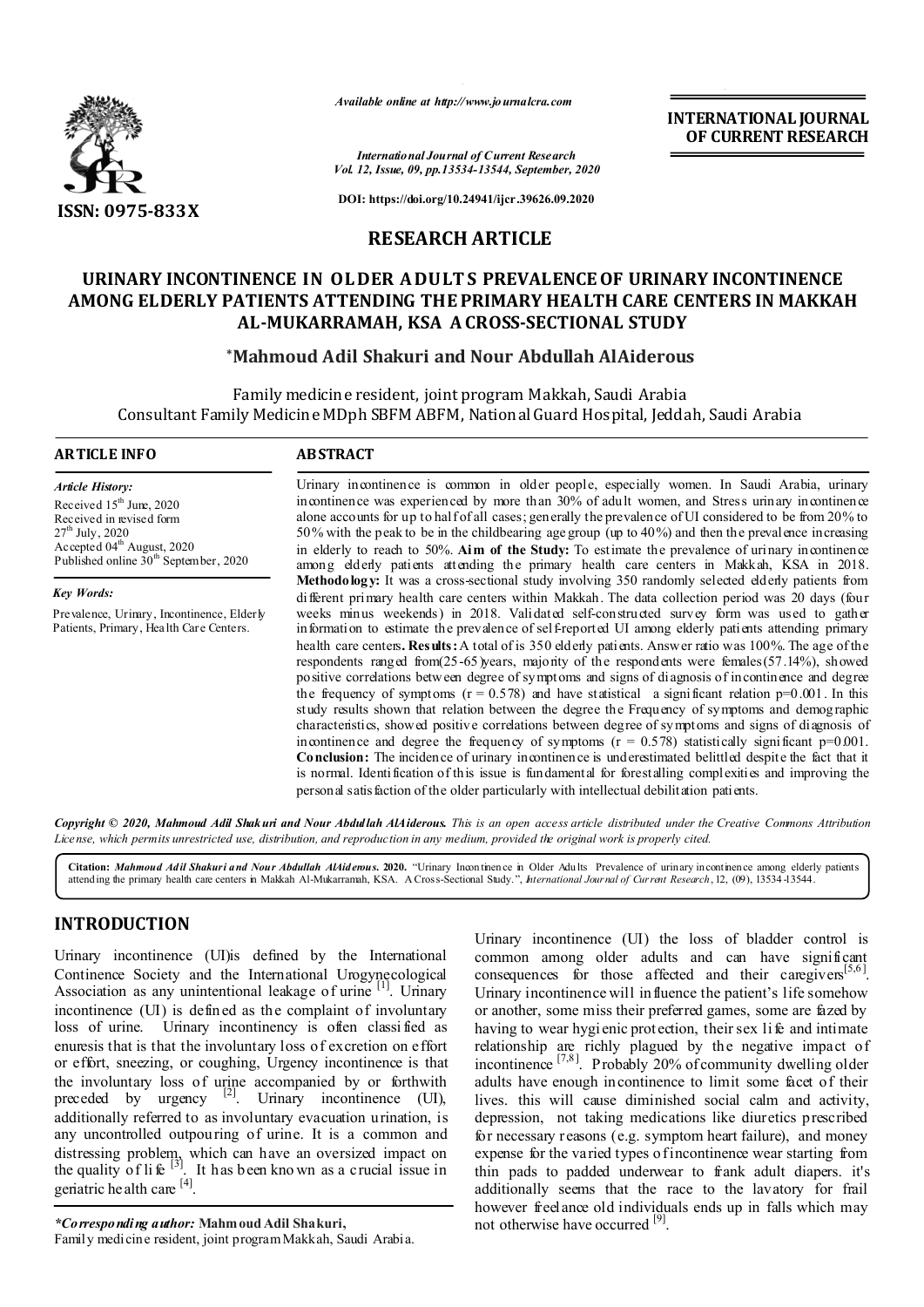A larger number of ladies are incontinence more than men , but each gender feel the changes of aging neurological and urological systems. Girls have further changes associated with anatomy, and men from endocrine gland enlargement [10] incontinence isn't a constant consistent a piece o f growing old and, is treated in entire or h alfway with essential improvement in health, cleanliness and confidence. the rates are most noteworthy among ladies, individuals o f cutting-edge age, and the individuals who have intellectual and physical handicaps<br><sup>[11,12,13]</sup>. Several studies have demonstrated that UI occurs most often among women of advanced age and Multiparty [14]. Caring for an older adult who has UI can be challenging and burdensome, particularly if the person has other complex health issues [15]. The development of feminine UI could influence the decision to place an elderly woman into a geriatric home. Selected downside for Muslim ladies with UI is that the inability to perform daily prayers (Salat). Distinguishing misconceptions regarding UI and reasons for delay in seeking medical recommendation would possibly facilitate to spot areas wherever a desire exists for educating community and healthcare employees. Prevalence of enuresis among Saudi ladies<sup>[16,17]</sup>. While incontinence doesn't cause death, it will have a profound impact on existence quality similar to stroke, disease, also chronic-obstructive pneumonic disease. Additionally, incontinence accounts for over \$20 billion in annual expenditures within the U.S., an amount greater than the annual direct cost of b reast, ovarian, cervical, and uterine cancers composed  $^{[18]}$ .

One o f the main risk factors for stress incontinence is vaginal childbearing, it according that one third of feminine tough enuresis five years once their initial canal delivery Managing odors, containing leakages, providing supervision, and toileting assistance (especially at night) can strain relationships and lead to fatigue, depression, and emotional stress<sup>[20]</sup>. The term Quality of life is employed typically to point 'happiness', except for each patient it's going to have totally different meaning: high financial gain and cash, sensible family life and relationship with others, satisfaction, sensible physical and psychological state  $[21]$ . The up to date available local researches studied the prevalence of UI, the associated factors, and the barriers to seeking health advice however not relating UI to quality of life. Incontinence remains a silent downside as a major variety of ladies do not ask for treatment, even once their symptoms cause major distress and hinder their daily activities <sup>[19]</sup>.

**Rationale:** Urinary incontinence remains a silent problem as a significant number of patients do not seek treatment, even when their symptoms cause major distress and hinder their daily activities hence there is absence of enough information and studies about the exact prevalence of UI and its risk factors among male elderly patients attending primary health care centers in Makkah, KSA. The researcher was interested in urinary incontinence because it is a common problem among the elderly and to bridge the gap in local research in the field on urinary incontinence and the researcher have a family history of urinary incontinence so important topic .

**Aim of the Study:** To estimate the prevalence of urinary incontinence among elderly patients attending the primary health care centers in Makkah Al-Mukarramah, KSA in 2018.

**Objectives:** To determine the prevalence of urinary incontinence among elders attending Al-Adl primary health care center in Makkah Al-Mukarramah, 2018.

To identify the possible factors associated with urinary incontinence among elders attending Al-Adl primary health care center in Makkah Al-Mukarramah, 2018.

## **LITERATURE REVIEW**

The term enuresis is usually used to consult with incontinency primarily in kids, like nocturnal incontinence<sup>[22]</sup>. pelvic surgery, pregnancy, childbirth, and menopause are major risk factors  $[23]$ . Urinary incontinence is usually a result of original medical condition however is under-reported to medical practitioners. There are four main types of incontinence. Urge incontinence, Stress incontinence, Overflow incontinence, then functional incontinence  $[24]$ . Gibson et al. in Canadian Geriatrics Society CME Journal (2015) of 275 patients A study revealed that at l east 30 % of men older than fifty years getting on report LUTS, whereas 8%needed surgery for relief of bladder outlet obstruction(BOO)because of failure of medical management. Once symptoms like incontinence, urinary urgency and frequency can't simply be explained directly by obstruction, secondary effects of obstruction on the bladder are known as causative factors Nevertheless, in several cases, the reason behind these enervating symptoms remains mostly unknown. within the past, LUTS were mostly attributed to benign prostate dysplasia (BPH), diagnosing most frequently created by history and physical examination alone, and treatment (often surgical) was directed at the prostate  $g$ land  $^{[25]}$ 

In a study in Qatar (2014). Found that (21%) ladies of the total of women 108 included have UI. Bronchial asthma was a major risk issue influencing the incidence of UI. Social and religious factors have a major impact on the Quality of life(QoL)of leaky ladies [26]. Brasha et al(2008). In Kingdom of Saudi Arabia, incontinence was experienced by more than 30% of adult women, and Stress urinary incontinence alone accounts for up to half of all cases; typically the prevalence of UI thought-about to be from 20% to 50% with the height to be within the childbearing age bracket (up to 40%) and so the prevalence increasing in old to succeed into 50%. In a local study done out in 2008 at a medical aid center in Jeddah found that the prevalence of UI was 41.4 % [27]. North American and European studies report that the prevalence of UI in ladies ranges from 9% to  $67\%$ .  $^{[28, 29, 30]}$  and 12.4% of men over the age of 20 experienced UI in the United States <sup>[31]</sup>. Several Middle Eastern region countries report a spread of UI between 20% and 41%. The variation in prevalence of UI reflects the employment of variable definitions,study populations and samples, and variations in however, information has been collected  $^{[16, 32, 14, 15, 33, 34]}$ .

Nowall et al., 2014 Conducted A study in Kuwait, 54.5% of ladies,22.4% ofmales had involuntary loss of urine. Age on top of 45 years( $p=0.001$ ) four or additional youngsters( $p=0.006$ ), vaginal delivery (p=0.015), BMI bigger than 25kg/m2 (p=0.001), drinking over one-cup of a caffeinated drink per day( $p=0.041$ ), and a history of diabetes ( $p=0.002$ )were associated with UI in girls. A history of diabetes (p=0.044), and BMI bigger than thirty kg/m2(p=0.041)were associated with UI in men. Obesity was the foremost governable risk issue for UI $^{[35]}$ .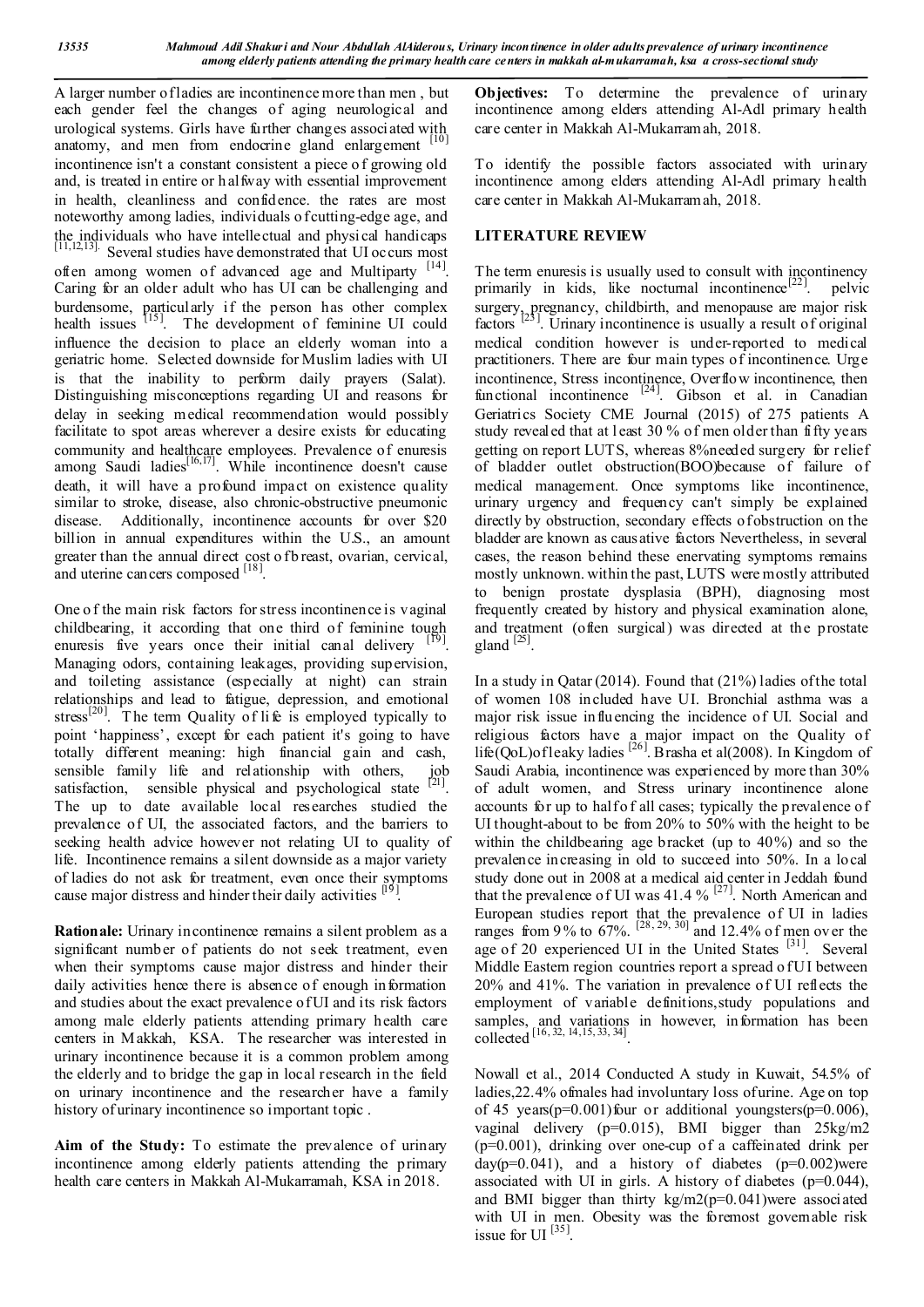Urinary incontinence may b e a common condition and affects the social and psychological aspects of the many people worldwide and most typically affects patients of advanced age as well as multiparous ladies but surprisingly, less than half patients with UI report the matter to a health care professional<sup>[36,37]</sup>. In a study in Egyptian, a complete of 1,652 ladies were enclosed. The prevalence of UI among study subjects is 54.8%. Aging, low instructional level, menopause, higher parity, vaginal delivery, and previous multiple abortions were found to be signi ficantly associated with UI. The prevalence of urge,anxiety, and mixed incontinence, reciprocally exclusive of every di fferent, was 15%, 14.8%, and 25%, severally. The prevalence o f severe incontinence is 8.4%. Relating to the standard of live, the foremost distressing problems for su fferers were their inability to pray  $(90\%)^{32}$ .

Al-Badr et al., 2012 conducted a cross-sectional study of ladies attending Ministry of Health primary healthcare centers in Saudi Arabia, The mean age of the 379 participants was 35 years and the median parity was 4. The overall prevalence of UI was 41.4% (95% CI, 36.6–46.5). Stress UI, urgency UI, and mixed UI were reported by 36.4% (95% CI, 31.7–41.4), 27.4% (95% CI, 23.2–32.1), and 22.2% (95% CI, 18.3–26.6), respectively. Urinary leakage was reported daily by 17.2%, and 25.5% experienced leakage more than once a week. Risk factors for UI enclosed increased age  $(P=0.001)$ ; parity greater than five  $(P=0.001)$ ; biological time  $(P=0.004)$ ; and history of epithelial duct medicine surgery, chronic cough, or constipation (P≤ 0.001). T he medical recommendation wasn't wanted by 85% of ladies with UI. Several of the ladies with UI reported adverse effects on their daily activities  $[38]$ . In a clinic-based cross-sectional survey in Saudi Arabia by Altaweel W, Alharbi M. 2012.6,600 women aged twenty years and older were hand-picked. The bother of urinary incontinence symptoms was assessed using the Arabic v ersion of the short kind of system Distress Inventory(UDI-6)form. The authors measured the impact of incontinence on HRQL mistreatmentthe Incontinence Impact form(IIQ-7).They found that: the general prevalence of incontinence instudy was29%. The prevalence of incontinence consistent with its kind was 50%stress urinary incontinence, twenty eighth urgency incontinence, and twenty second mixed incontinence. Older age, obesity, massive baby birth weight, high parity, caesarean, duct delivery, and polygenic disorder were important risk factors. But 100 percent of the ladies during this study reported a big impact of incontinence on their  $HRQL$ <sup>[36]</sup>.

In another study in Kingdom of Saudi Arabia, to estimate the prevalence of incontinence among girls of childbearing age at Maternity and Children's Hospital (MCH), Jeddah 2012. Out of 1200 patients attending the gynecology clinic within the MCH, 412(34.3%)were diagnosed as having UI. Their age ranged between fifteen and fifty years with a mean of  $(34.3 +$ 7.2)years. Almost 50% indicated that UI affected them badly as wife, mother, their emotions, and their physical and social activities. The most commonly occurring problems were frequent micturition (88.3%), nocturnal enuresis (87.9%). The least happening, were kidney problems (38.6%) and dripping during sexual activities (40.8%). Increasing age and higher parity were signi ficantly associated with limitations in different li fe domains. Urinary incontinence is common and often disturbing for Saudi women. It adversely impaired their quality of life<sup>[39]</sup>

# **METHODOLOGY**

**Study Design:** A cross-sectional study has been conducted to estimate the prevalence of self-reported UI among elderly patients attend to primary health care centers in Makkah Al-Mukarramah in date collection period 2018

**Study Area:** Makkah Al-Mukarramh is the holy city o f every Muslim in the world. It is the main place commonof the pilgrims to perform Umrah and Hajj. Makkah is a modern city and there is a continuous working to improve the infrastructure of M akkah for the sake o f both Makkah citizens and pilgrims. Makkah Al-Mukarramah has many schools in every educational level in addition to Umm Al-Qura University which has medical college. Makkah has many hospitals in addition to King Abdullah Medical city which is tertiary center. Also, it has 85 PHC centers under supervision of Directorate of Health Affairs of Makkah Al-Mukarramah. These centers distributed under 7 health care sectors and each sector contains around  $10 - 14$  primary health care centers. Three health care sectors inside Makkah Al-Mukarramah city (urban) with 37 primary health care centers underneath and four sectors are outside Makkah (rural) with 48 primary health care centers. The three healthcare sectors inside Makkah Al-Mukarramah are Al-Ka'akya with 11 primary healthcare centers, Al-Adl with 12 primary healthcare centers and Al-Zahir with 14 primary healthcare centers. [40] (annexes 1)

**Study Population:** This study was carried out the elderly patients(60 years old or older)attending the Al-Adl primary health care center in Makkah Al-Mukarramah .

## **Eligibility Criteria**

## **Inclusion Criteria**

- All Saudi elderly patients(males and females)attending Al-Adl primary health care center in Makkah Al Mukarramah City during the study period.
- Patients who can write and read in Arabic Language

#### **Ex clusion criteria:**

- Patients who refuse to participate in the study.
- Persons who have reported severe mental disabilities

**Sample Size:** The number of elderly patients attending Al-Adl primary health care center (under Al-Adl health care sector) in one month is 1711. Based on this information sample size has been calculated using a website (raosoft.com). The estimated sample size is (n) has been (350) elderly patients by adding about 10% for balance non-responder, with expected frequency  $= 50\%$ . Worst acceptable result  $= 5\%$ . With 95% confidence interval the calculated sample size according to the " sample size calculator RAOSOFT"

**Sampling Technique:** Regarding h ealth care center selection, there are three health care sectors inside Makkah Al-Mukarramah which are Al-Ka'akya, Al-Zahir, and Al-Adl. By using simple random sample technique (by using randomizer.org), al-Adl h ealth care sector was selected. There are 12 primary health care centers under Al-Adl health care sector which enumerated from 1 to 12. Again, by using simple random sample technique Al-Adl primary health care center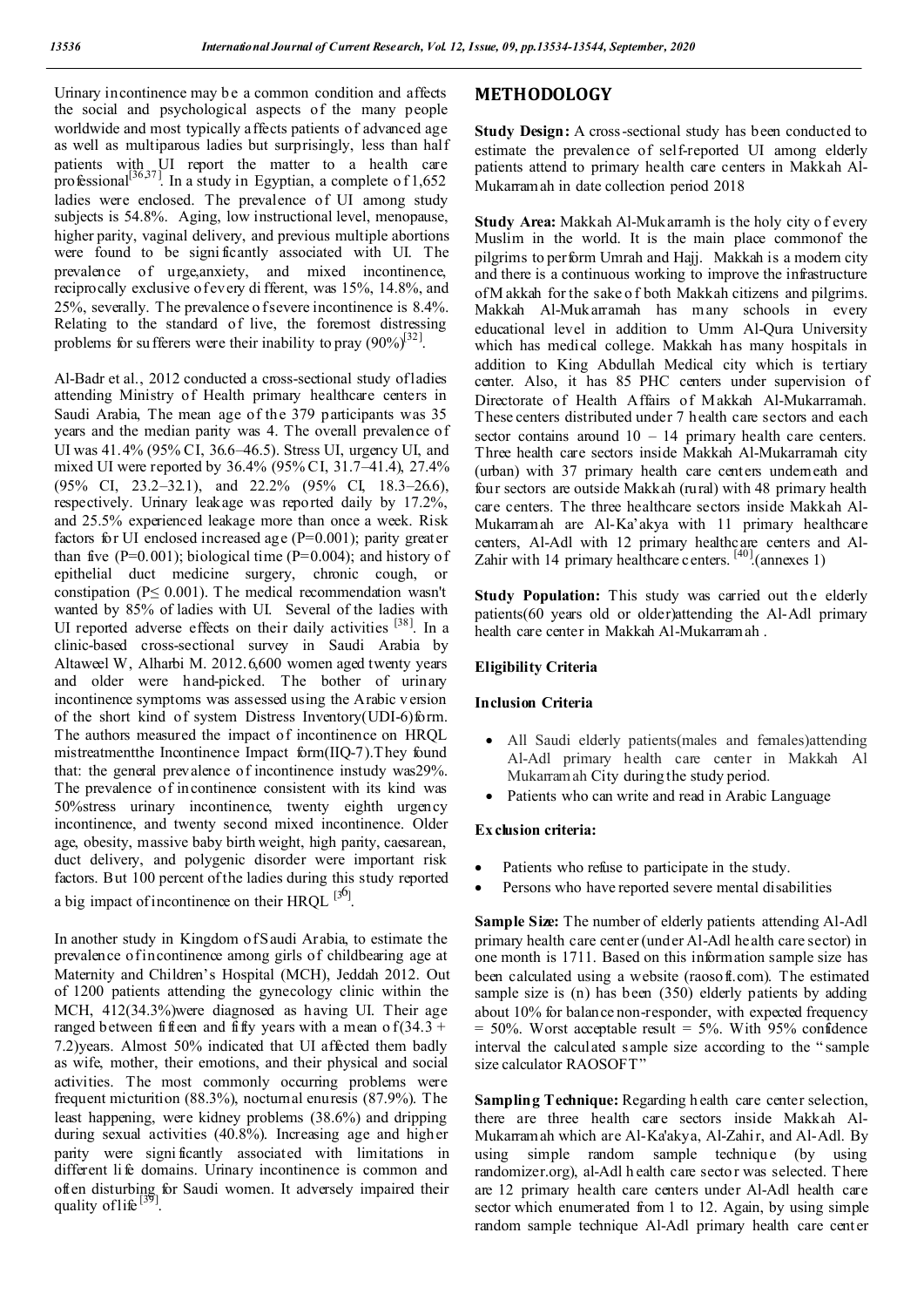was selected (by using randomizer.org website). Regarding patients' selection, the total number visiting Al-Adl PHC is 1711 per month and the sample size is 314. The data collection period has been 20 days(four weeks minus weekends,August in 2018 )Every day there nearly 85 patients attending in Al-Adl PHC in both section (male and female sections). To collect data from sample size, it needs nearly 16 patients per day to collect desired s ample size. The researcher has been selecting every  $3<sup>rd</sup>$  patient to cover the sample size during data collection period.

**Data Collection Technique:** Arabic version Urinary Incontinence Questionnaire A questionnaire to measure the extent to which people are aware of the disease Urinary Incontinence Questionnaire. The researcher has been Arabic version of the questionnaire since the target population are since the target population Saudi elderly<sup>[7]</sup>(annexes3). The questionnaire h as been distributed to all patients attending Al-Adl primary health care center during the data collection period. T he questionnaire has been distributed equally between male and female units because it is a separate department. The researcher will train 2 nurses on how to fullfil the questionnaire in order to optimize the interrater reliability. The researcher h as been distribute the questionnaire in the waiting area in male section while in female section a trained nurse has been distribute the questionnaire in female waiting area. After that, the researcher will collected the paper daily from the nurse for data entry and analysis after thanking the participants for their precious time and effort.

**The services**: the researcher has been providing the participants with a simple gift as an appreciation for their participation in the study, after collecting questionnaire from them.

## **Data collection tool (instrument) Questionnaire**

- The validated international Self UrinaryIncontinence, including Medical, Epidemiologic, and Social aspects o f Aging questionnaire (MESA, questionnaire), has been used in collecting data , categorizing type of urine leakage and perception. (annex 2)
- Associated risk factors and comorbidities inquired about included self-reported diabetes, high blood pressure, prostate problems, kidney problems, stroke and parity... etc.has beenrecorded.
- A dichotomous question determined whether respondents had reported UI to a doctor; open- and closed-ended questions explored their reasons will be added.

The first section is concerned with personal general information about the participants (age, nationality, job title, educational level).

**The second section** is concerned with Urinary Incontinence Assessment in Older Adults.

**The third section** risk factors and comorbidities inquired about included self-reported.

## **Study Variables**

## **Dependent Variables**

• Prevalence o f depression among elderly patients

# **Independent Variables**

- Age.
- Gender.
- Marital status.
- Educational level.
- Monthly income.
- Occupation.
- Presence of chronic disease.
- Presence of disabilities (cognitive, motor).

**Reliability:** The researcher assessed the test-retest reliability test on 10% of the sample size.

**Data Entry and Statistical Analysis:** Statistical analysis has performed using SPSS software program (Statistical Package for Social Sciences), version 24.0. Descriptive using listing and frequency and analytic st atistics using chi-square test to investigate the association and the difference between two qualitative categorical variablesor t test for two quantitative categorical variables.

**Significance:** P value less than 0.05 is considered statistically significant

**Pilot Testing:** A pilot study was conducted on 10% of the sample size to test if the study questionnaire is understandable and acceptable, and to check the methodology and the environment.

## **Ethical Considerations**

- Research committee approval was obtained.
- All necessary official approvals fulfilled from the Joint Program of Family Medicine and Community Medicine in Makkah Al-Mukarramah.
- An approval from administration, public health was obtained.

## **An individual written consent to participate in the study was obtained before data collection from the following:**

- Primary health care centers sectors directors.
- All data was kept confidential and was not used except for the purpose of this scientific research.
- At the end of data collection, the researcher has acknowledged the sup ervisor, facilitator, and participants in this study.

Budget, Fund or Grant: The study was self- funded.

# **RESULTS**

**Socio-demographic characteristics of the pa rticipants. The study included is (350) elderly patients:** Most of the respondents were females 57.14%, while the male were 42.86. Respondents ages were reached from (25-65) years, with Mean  $\pm$ SD were (37.87 $\pm$ 12.088). Responders level of education was among Secondary education (34.29%) and high education (31.43%. Regarding the occupational statusmost participant were employed (54.29%) while the unemployed were (45.71%). Regarding the economic level, 40% had a high income, average income 32.86%, and low income (27.14%).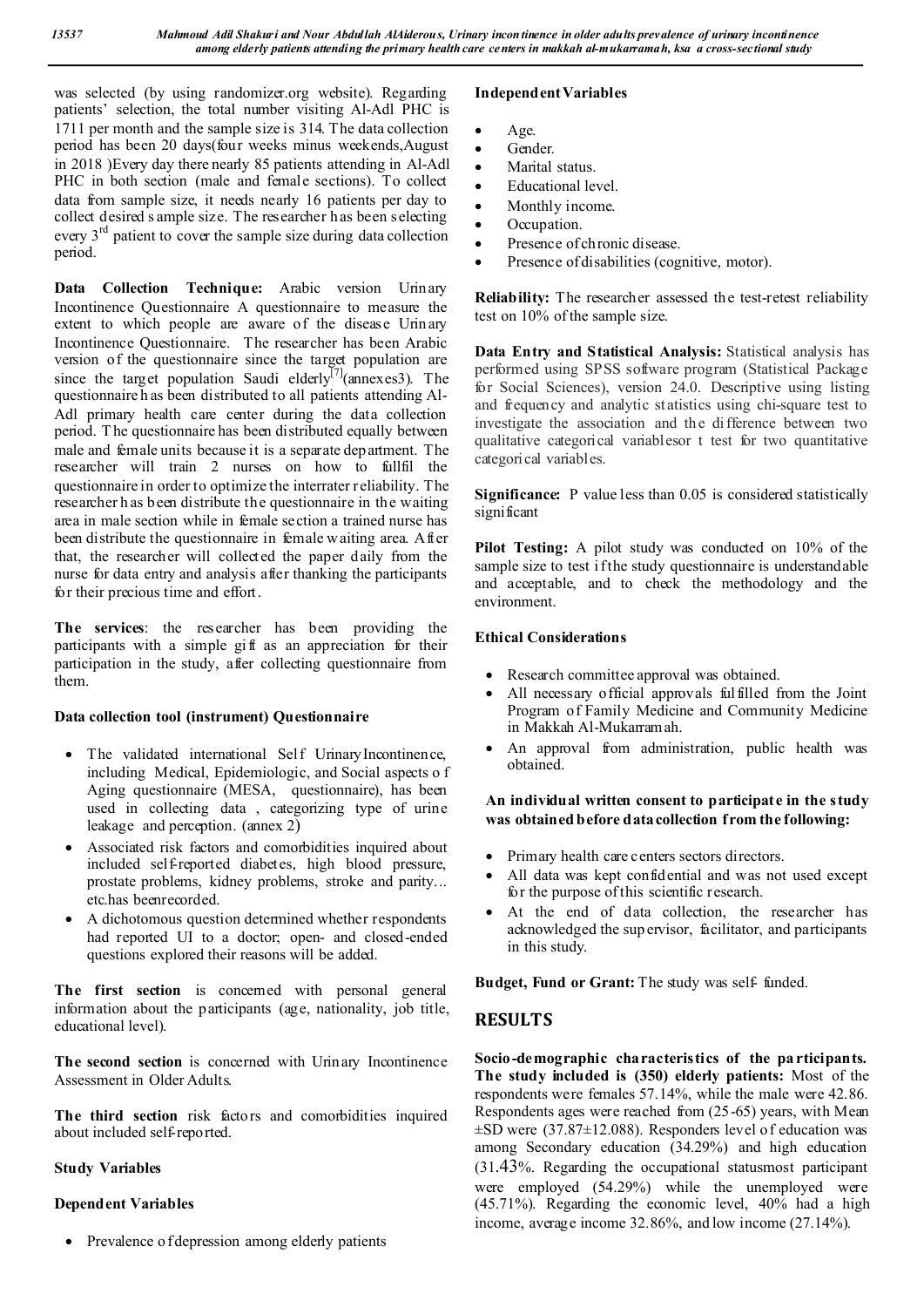**Table 1. Frequency of urine leak you urinate day and night**.

|                                              | N   | $\frac{0}{0}$ |
|----------------------------------------------|-----|---------------|
| How often do you get up at night to urinate? |     |               |
|                                              | 46  | 13.14         |
|                                              | 65  | 18.57         |
| ٩                                            | 89  | 25.43         |
| more than 3                                  | 150 | 42.86         |
| How often do you urinate during the day?     |     |               |
| less than 5                                  | 90  | 25.71         |
| $5-10.$                                      | 150 | 42.86         |
| more than 10                                 | 110 | 31.43         |

Face frequent urination: There was statistically significant Face frequent urination more than one time Pvalue=0.00,X2(173.18)while Weight80.64%. T he common of respondents (84.86 %) were reported the(moderately and All of the time w ere face frequent urination). While the described (not in the least)4.92 % anddescribed (once in a while)10.86%.

**Frequency of urine leak:** There was no statistical significance frequency u rine leakP-value=0.00 X2(83.42%)while Weight% (75.86%). The majority (70.86%)of respondents were reported (moderately and followed by All of the time were frequency of urineleak) while thereported (not at all) were 6.29%, and reported(rarely)22.86%.

**Repeated the Leakage.**There was a statistically significant repeated leakage in the sample P-value  $=0.00$ , while Weight77.21%.The majority (72.86%) of respondents were reported the (moderately and followed by All of the time repeated the Leakage). The reported (not at all) were 8.57%, reported (rarely) were 8.57%.

Regarding the **small amounts of leakage (drops)**, there was a statistically significant drops in the sample P-value=0.00, X2 (138.43%) Weight 67.57%. The majority (66.57%) of respondents were reported the(moderately and followed by All the time small amounts of leakage). While (not at all)were reported by 11.43%, (rarely) 22.00%.

**Difficulty-emptying bladder**. There was a statistically significant P-value =  $0.00$ , X2(94.37%) Weight (76.64%). The majorityof respondents (73.15%) were reported the (moderately and followed by All the time difficulty emptying bladder). Whilethereported (not at all) were 5.43%, (rarely) 21.43%

**In regard to (Do you have to rush to the bathroom because you get a sudden, strong need to urinate?):** There was a statistically significant P-value  $=0.00$ ,  $X2(66.87%)$  Weight 71.43%.The majority of respondents (65.71%) were reported the (moderately and followed by All of the time have to rush to the bathroom). The reported (not at all) were 7.71%, and (rarely) 26.57%.

Leakage related to physical activity: There was a statistically significant P-value=0.00, X2(203.90%)Weight 82.21%.The majority of respondents (82.85%) were reported the(moderately and followed by All of the time were leakage related to physical activity). While the reported (not at all) were 9.14%, and rarely8%

**Leakage related to physical activity, coughing, or sneezing** A statistically significant P-value  $=0.00$ , X2 (54.91%) Weight% (69.43%) of leakage related to physical activity,

coughing, or sneezing. Most of the respondents (63.71%) were reported the (moderately and followed by All of the time leakage related to coughing, or sneezing).Not at all reported in 25.14 % and(rarely)11.14%

**Presence ofpain or discomfort in lower abdominal or genital area:** There was a statistically significant P-value  $=0.00$ , X2(133.22%) Weigh 79.07%.73.14% of the respondents were reported (moderately and followed by All of the time pain or discomfort in lower abdominal). While the (reported not at all) 5.43%, and rarely 21.43%

## **Impact of Urinary Incontinence on Participant's Perceived Quality of Life**

**Items 1 and 2 = physical activity:** There a statistically significant P-value=0.00, X2(56.15%) Weight 70.43%. Participants reported (moderately and followed by greatly were Ability to do household chores) were 67.72%.While (can't not at all Ability to do household chores) were 22.29%, slightly10.00%. Physical recreation such as walking, swimming, other exercise had a statistically significant Pvalue=0.01, X2 (11.28%) Weight 61.29%. Moderately and followed by greatly Physical recreation were reported by 46.86% of respondents while (can't not at all) 30.00%,  $(slightly)$  23.14%

**Items 3= travel:** A statistically significant P-value=0.00, X2(29.86%) Weight 70.21%. Participants reported (moderately and followed by greatly Ability to travel by car or bus more than 30 minutes) w ere 64.29%while (cant not at all Ability to travel by car or bus) 15.71%, and (slightly)20%

**Item 4 = social/ relationships; Items 5 = emotional health:**  There was a statistically significant P-value= $0.00$ ,  $X2(247.23)$ %) while Weight 84.14%. The majority (83.14%) of respondents were reported the(moderately and followed by greatly Ability to participation in social activities). (can't not at all participation in social activities) 6.29%, (slightly)10.57%. Emotional health P-value (0.00), X2(57.06%) while Weight 73.50 %. The 66.28%of respondents were reported the (moderately and followed by greatly emotional health), (can't not at all emotional health)9.43%, and (slightly) 24.29%.

**Signs and symptoms of diagnosis of incontinence:** The testing tool included 5 questions about Signs and symptoms of diagnosis of incontinence, the 5 questions had answers limited to Yes or No. These questions were investigated using the Chi square analysis. high percentage answered " yes" and it is statistically significant P-value=0.00. In Questionnaire (**Q1** Do you usually have a strong sense of urgency to urinate? And **Q2**Are there times when you don't make it to the bathroom and leak urine**)**respondents answering respectively(88.57%, 64.29)while Questionnaire(3,4,5) There were no statistically significant in respondents answering respectively(54.29,53.71) and 56.00% ).The other tests, which, when combined with the results of Chi square test, were respectively (208.28, 28.571, 2.571, 1.931 and 5.040) indicate the signs and symptoms of diagnosis of incontinence. The testing tool also included (5)questions about Signs and symptoms of diagnosis of incontinence the 5 questions had answers limited to Yes or No. These questions contribute to the severity problem of urinary incontinence, these questions were analyzed using the Chi square analysis. T here was a high percentage answering " NO " and they were respectively (73.71, 79.43, 84.29, 64.86, 71.71).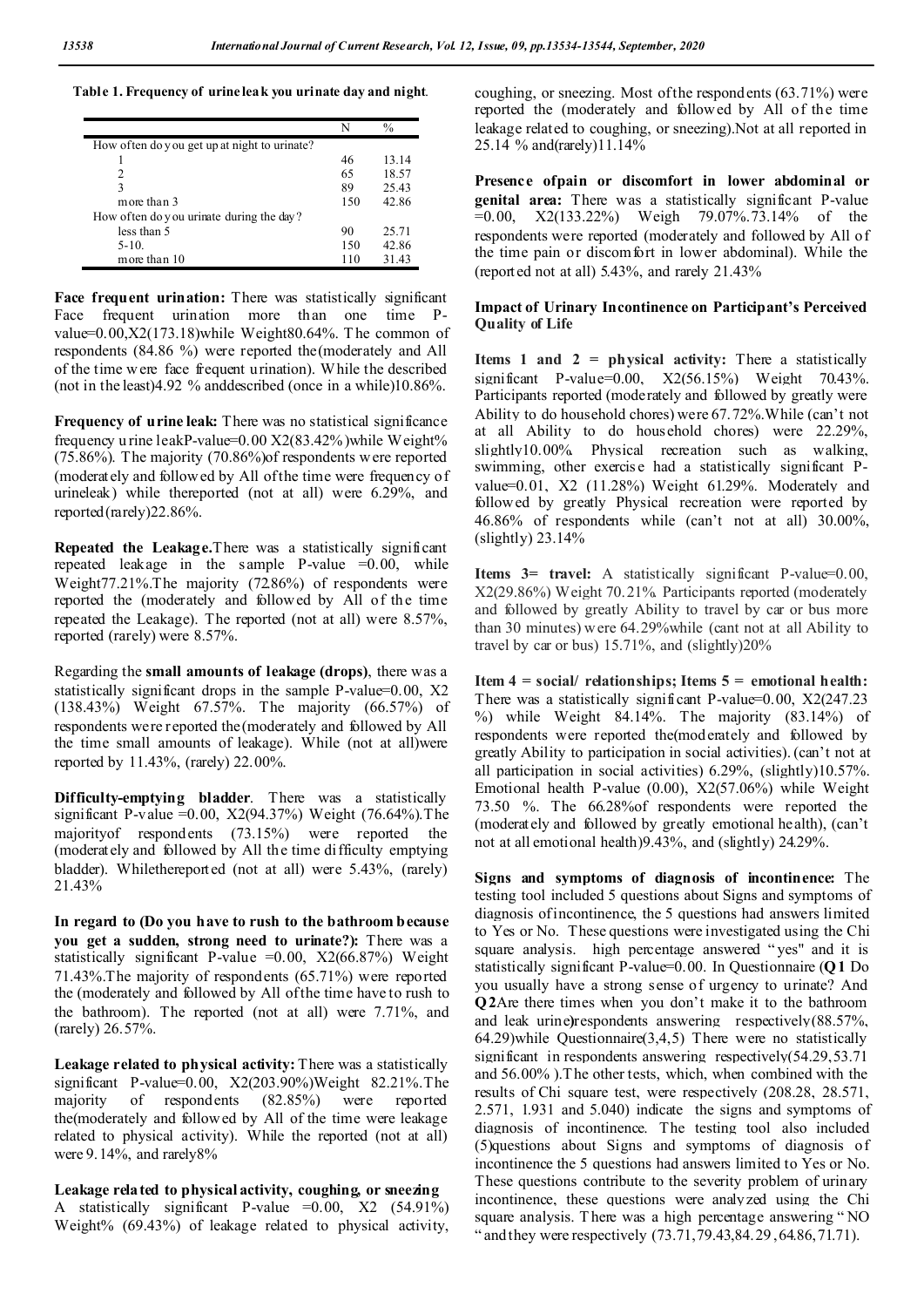| Do you experience, and if so, how much are you<br>bothered by |                                                                                             |               |               | Urinary Incontinence Assessment |                    | Chi-square |       |         |      |
|---------------------------------------------------------------|---------------------------------------------------------------------------------------------|---------------|---------------|---------------------------------|--------------------|------------|-------|---------|------|
|                                                               |                                                                                             | Not<br>at all | Rare <i>y</i> | Moderately                      | All of<br>the time | Weight%    | $X^2$ | P-value |      |
|                                                               | Do y ou face frequent urination?                                                            | N             | 15            | 38                              | 150                | 147        | 80.64 | 173.18  | 0.00 |
|                                                               |                                                                                             | $\frac{0}{0}$ | 4.29          | 10.86                           | 42.86              | 42.00      |       |         |      |
| $\overline{2}$                                                | Frequency of urine leak                                                                     | N             | 22            | 80                              | 112                | 136        | 75.86 | 83.42   | 0.00 |
|                                                               |                                                                                             | $\frac{0}{0}$ | 6.29          | 22.86                           | 32.00              | 38.86      |       |         |      |
| 3                                                             | Repeated the Leakage                                                                        | N             | 30            | 65                              | 99                 | 156        | 77.21 | 98.71   | 0.00 |
|                                                               |                                                                                             | $\frac{0}{0}$ | 8.57          | 8.57                            | 28.29              | 44.57      |       |         |      |
| $\overline{4}$                                                | Small amounts of leakage (drops)                                                            | N             | 40            | 77                              | 180                | 53         | 67.57 | 138.43  | 0.00 |
|                                                               |                                                                                             | $\frac{0}{0}$ | 11.43         | 22.00                           | 51.43              | 15.14      |       |         |      |
|                                                               | Difficulty emptying bladder                                                                 | N             | 19            | 75                              | 120                | 136        | 76.64 | 94.37   | 0.00 |
| 5                                                             |                                                                                             | $\frac{0}{0}$ | 5.43          | 21.43                           | 34.29              | 38.86      |       |         |      |
|                                                               | Do you have to rush to the bathroom<br>because you get a sudden, strong need<br>to urinate? | N             | 27            | 93                              | 133                | 97         | 71.43 | 66.87   | 0.00 |
| 6                                                             |                                                                                             | $\frac{0}{0}$ | 7.71          | 26.57                           | 38.00              | 27.71      |       |         |      |
| $\overline{7}$                                                | Leakage related to physical activity                                                        | N             | 32            | 28                              | 97                 | 193        | 82.21 | 203.90  | 0.00 |
|                                                               |                                                                                             | $\frac{0}{0}$ | 9.14          | 8.00                            | 27.71              | 55.14      |       |         |      |
| $\mathbf{8}$                                                  | Leakage related to physical activity,<br>coughing, or sneezing                              | N             | 88            | 39                              | 86                 | 137        | 69.43 | 54.91   | 0.00 |
|                                                               |                                                                                             | $\frac{0}{0}$ | 25.14         | 11.14                           | 24.57              | 39.14      |       |         |      |
| 9                                                             | Pain or discom fort in lower                                                                | N             | 19            | 75                              | 86                 | 170        | 79.07 | 133.22  | 0.00 |
|                                                               | abdom inal or genital area                                                                  | $\%$          | 5.43          | 21.43                           | 24.57              | 48.57      |       |         |      |

## **Table 2. Urinary Incontinence Assessment in Older Adults**







**Figure 2. Distribute of the relation between the degree of symptoms and signs of diagnosis of incontinenceand demographic data**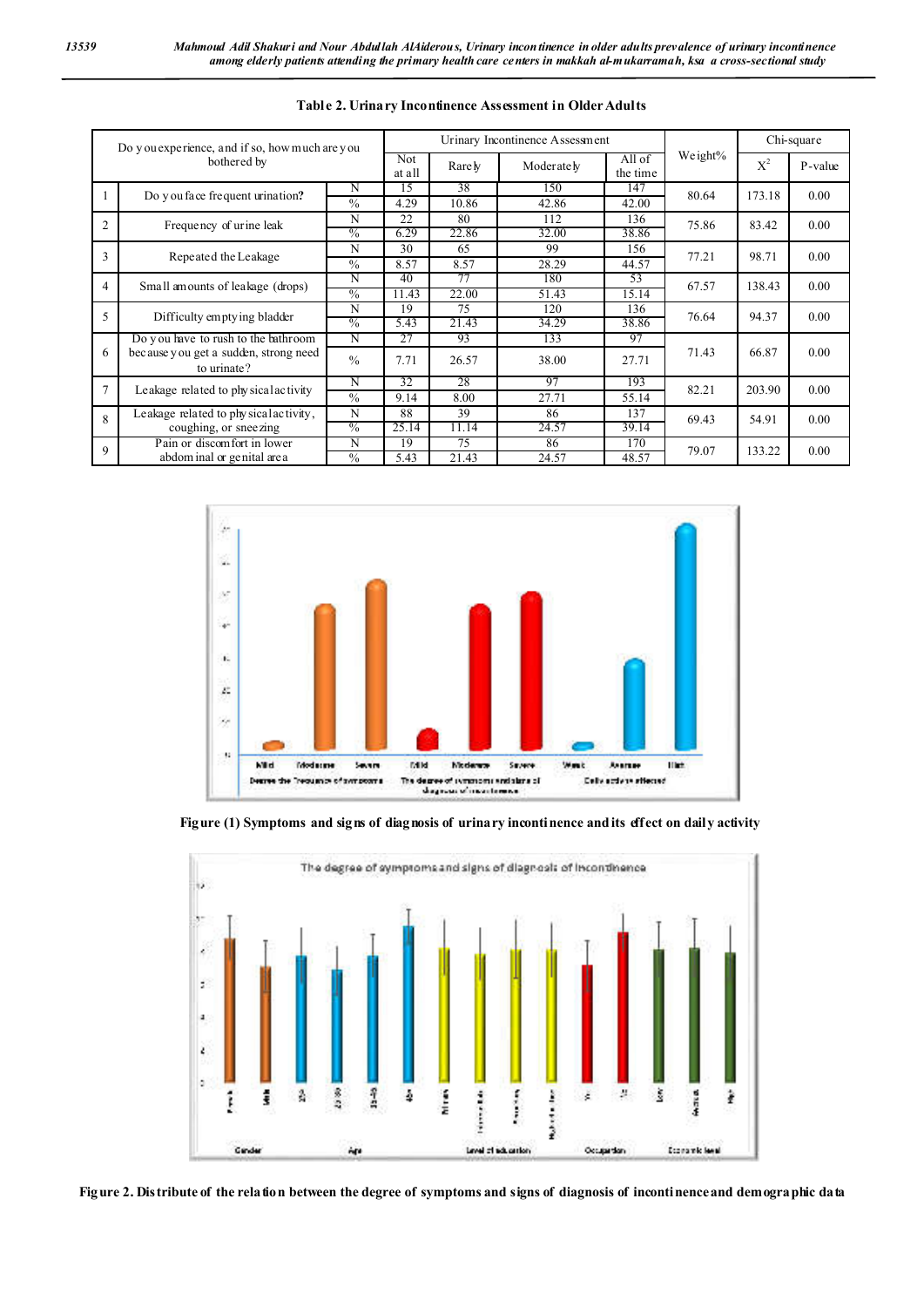

Figure 3. Distribute of the relation between the Daily activities affected and demographic data. **(gender, age, level of education, occupation and economic level)**

There were a statistically significant P-value  $=0.00$  in respondents answering. T he other tests, which, when combined with the results of Chi square test, were respectively (78.731, 121.246, 164.571, 30.903, 66.010) indicate the signs and symptoms of diagnosis of incontinence.

**Question 11 for female When urinary difficulty began**the testing tool included four questions about Signs and symptoms of diagnosis o fincontinence for female when urin ary di fficulty began.T he questions had answers limited to Yes or No. These questions were analyzed using the Chi square analysis. Answer "NO" for these questions were respectively(87.5, 72.5, 92.5, 47.5 )There were a statistically signi ficant in respondents answering P-value  $=0.000$  . The other tests, which, when combined with the results of Chi square test, were respectively (200.000)indicate the signs and symptoms of diagnosis of incontinence for female.

**Symptoms and signs of diagnosis of urinary incontinence and its effect on daily activity:** Regarding the degree of the Frequency of symptoms, most of the sample (52.6%) answer severely. Moderately and mild were 45.1%, 2.3% respectively while regarding degree of symptoms and signs of diagnosis of incontinence the majority (48.9%) answer severely. Moderately and mild were 44.9%, 6.3% respectively but regarding daily activity affected the majority of our study proportions high followed by average and weak were 70.0 %, 28.0%, 2.0%respectively

**Distribute of the relation between the degree the Frequency of symptoms and demographic data:** There is a significant relation between the degree the Frequency of symptoms and gender T=  $(27.977)$ , p-value=0.000 and Mean  $\pm$  SD  $(31.220\pm3.423)$ in female. In male  $(21.733\pm2.714)$ .a significant relation between degree the Frequency of symptoms and age were F= $(1037.473)$ and p-value =0.000 while age > 45 M ean  $\pm$ SD(33.864  $\pm$ 2.056), in age 35-45(27.252 $\pm$ 1.863), in age 25-35 Mean ± SD(22.616±1.097), in age **<**25 Mean ± SD(17.949±2.025). no significant relation between degree the

Frequency of symptoms and level of education p-value=0.112 and F= $(2.012)$ in High education Mean  $\pm$  SD  $(28.155\pm5.288)$ in Primary education (27.044±5.448) and Intermediate  $(26.173\pm5.510)$ while Secondary Mean  $\pm$  SD(26.892 $\pm$ 6.047). While occupation a significant relation between degree the Frequency of symptoms and occupation p-value  $=0.000$  and T=(861.513). YES we work Mean  $\pm$ SD (22.784 $\pm$ 3.172) and no not work Mean ±SD (32.344±2.864).The economic level is no significant relation between degree the Frequency of symptoms and economic levelp-value=0.092 and F=(2.406)**.**  Low socioeconomic status Mean  $\pm$ SD (28.221 $\pm$ 5.397), average Mean  $\pm$ SD (26.896 $\pm$ 6.155), high level of economic Mean  $\pm$ SD  $(26.643\pm5.320)$ .

**Distribute of the relation between the degree of symptoms and signs of diagnosis of incontinence and demographic data.** Study shows that significant relation between degree of symptoms and signs of diagnosis of incontinence and gender  $T=$  (11.022) p-value=0.000 in female Mean  $\pm$  SD  $(8.855\pm1.343)$ , male $(7.127\pm1.586)$ . While between T he degree of symptoms and signs of diagnosis of incontinence and age were F=(70.281) and p-value =0.000 while age  $\geq$  45 Mean  $\pm$ SD (9.545 ±1.037)in age 35-45(7.783±1.316)in age 25-35 Mean ± SD(6.872±1.501) in age **<**25 Mean ± SD  $(7.792\pm1.689)$ . There is no significant relation between degree of symptoms and signs of di agnosis o f incontinence and level of education p-value =  $0.558$  and F= $(0.692)$ in High education Mean  $\pm$  SD(8.127 $\pm$ 1.660)in Primary education(8.267 $\pm$ 1.684)and Intermediate(7.880 $\pm$ 1.602)while Secondary Mean  $\pm$  SD(8.192 $\pm$ 1.760). Occupation shows a significant relation with the degree of symptoms and signs of diagnosis of incontinencep-value =  $0.000$  and T = (198.631)YES we work Mean  $\pm$  SD(7.184 $\pm$ 1.502)and no not work Mean  $\pm$ SD(9.219±1.131)but no significant relation between degree of symptoms and signs of diagnosis of incontinence and economic levelp-value=0.411 and F=(0.891)**.** Low level of economic Mean  $\pm$  SD(8.168 $\pm$ 1.661) and average Mean  $\pm$  $SD(8.243 \pm 1.755)$  but high level of economic Mean  $\pm$  SD  $(7.971 \pm 1.640)$ .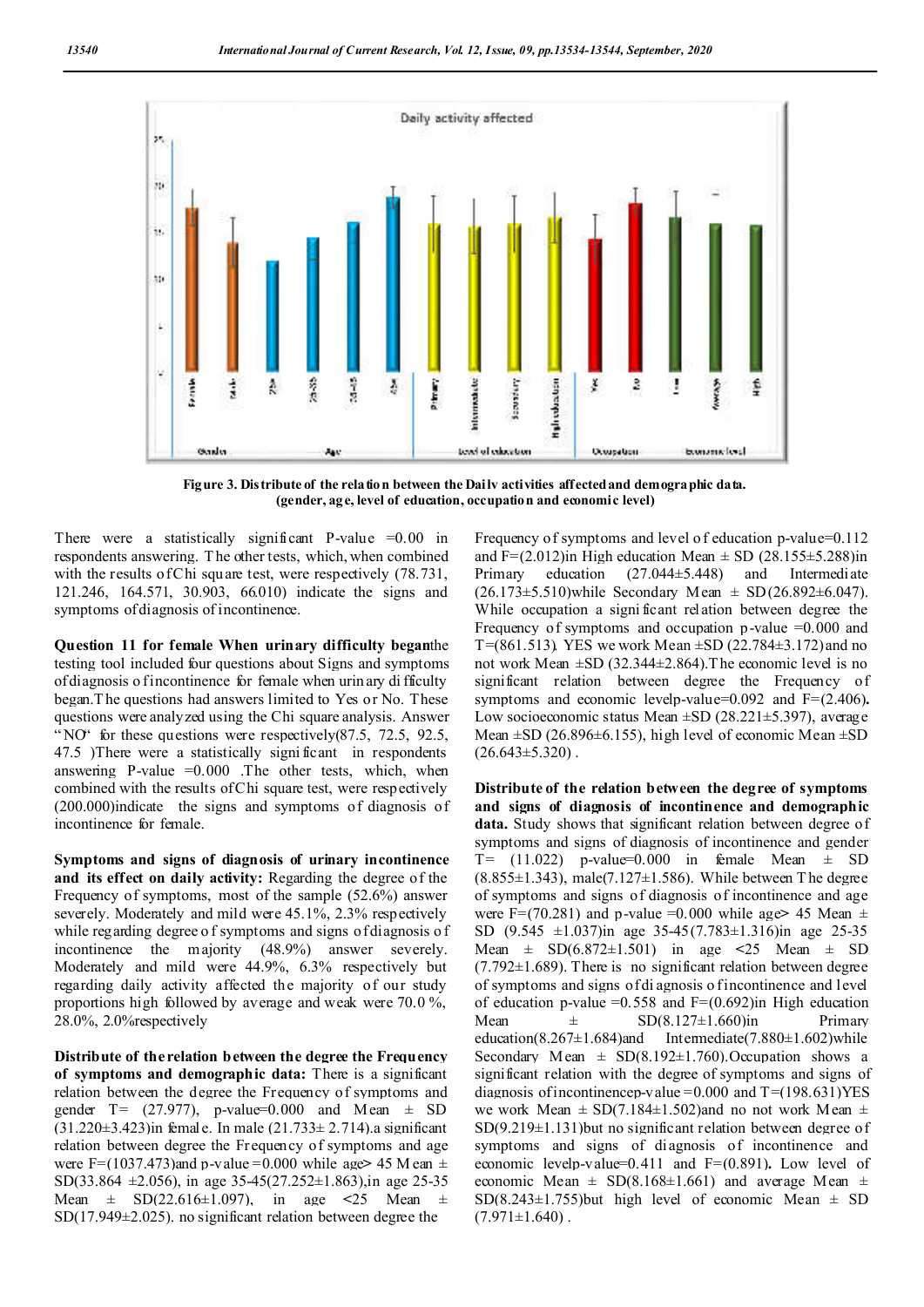**Distribute of the relation between the Daily activity affected and demographic data:** Study analysis shows a significant relation between between the Daily activity affected and gender T= (15.337) p-value =0.000 in female Mean  $\pm$ SD(17.730±1.943), in male(13.947±2.672).Also, significant relation between the Daily activity affected and age F=(135.457) p-value =0.000 while age**>** 45 Mean ± SD(18.782  $\pm$ 1.136)in age 35-45(16.096 $\pm$ 2.123)in age 25-35 Mean $\pm$ SD (14.558±2.505) in age **<**25 Mean ± SD(12.026±2.356). Regarding the level of education there is no significant relation with the Daily activity affected p-value =  $0.096$  and F= $(2.134)$ in high education Mean±SD(16.682±2.689)in Primary education(15.911 $\pm$ 3.006)and Intermediate (15.693 $\pm$ 2.995) while Secondary Mean±SD (15.917±3.091). Occupation showsrelation with the Daily activity affectedp-value=0.000 and T= $(284.184)$  YES we work Mean $\pm$ SD $(14.295\pm2.632)$ and no not work Mean  $\pm$  SD(16.684 $\pm$ 2.726). But in the economic level there is no signi ficant relationwith the Daily activity affectedp-value =0.075 and F=(2.616)**.** Low level of economic Mean $\pm$ SD (16.684 $\pm$ 2.726) and average Mean  $\pm$  SD (15.991 $\pm$ 3.139) but high level of economic Mean  $\pm$  SD  $(15.814\pm2.908)$ .

**Correlations analysis between degree of symptoms and signs of diagnosis of incontinence, Daily activity affected and Degree the Frequency of symptoms. And Correlations analysis between Daily activity affected and degree of symptoms and signs of diagnosis of incontinence:** There are positive correlations between the degree of symptoms and signs of diagnosis of incontinence and degree the Frequency of symptoms  $(r = 0.578)$  which is statistically significant relation  $p = 0.001$ . Plus, positive correlations between the Daily activity affected and degree the Frequency of symptoms  $(r = 0.767)$  statistically significant relation  $p = 0.001$ . Positive correlations between Daily activity affected and the degree of symptoms and signs of diagnosis of incontinence  $(r = 0.515)$ statistically significant  $p = 0.001$ .

# **DISCUSSION**

The objective of this study was to estimate the prevalence of urinary incontinence among elderly patients attending the primary health care centers in Makkah Al-Mukarramah, KSA. This study focused on only incontinent in the primary health care centers in Makkah Al-Mukarramah, among elderly patients. The findings that urinary incontinence was more common among females (57.14%), as compared to males (42.86 %). In other study found that males had a higher risk of urinary incontinence compared to females this contrasted with our studies [41]. Advance age was associated with urinary incontinence. The odds of the elderly aged 35 - >45 years and above having urinary incontinence were (61.43%). In this study, urinary incontinence m ay be related also with difficulty in mobility and transferring and ability to do household chores (cooking, Housecleaning, and laundry). Many studies have shown very high prevalence rates of urinary incontinence in those aged 85 and older<sup>[42,43,44,45]</sup>. Other Studies have shown that in addition to changes of normal aging, diseases such as dementia and cognitive impairment, which are commonly experienced by the elderly, may contribute to the problem of urinary incontinence Urinary tract infections, diabetes mellitus, benign prostatic hyperplasia, and immobility are also typical examples of conditions that may impact urinary incontinence. Higher age group being a risk factor for developing incontinence was reported by many researchers. [46] Sinclair

and Ramsey reported emotional impact of incontinence to include emotional health (nervousness, Depression, social and recreational isolation from anxiety and fear of being incontinent in public. in our study were P-value (0.00),  $X2(57.06\%)$  Weight 73.50%.  $[47]$  The mass of respondents (66.28%) were reported the (moderately and followed by greatly emotional health). The findings of an earlier study in Kuwait, were comparable with our study as 75% of their female participants said they did not perceive their urinary incontinence as a health challenge and therefore did not seek medical care. Reports from other Arab countries were contradictory to the Kuwaiti findings; the Qatari study reported that 79% of his Qatari women participants reported moderate to severe negative impact on their lives. [48,49]. The Jordanian women felt it had a negative impact on their psychosocial wellbeing, and the Emirati women felt urinary incontinence was cumbersome, disrupting their social and religious activities. The Saudi women in both Jeddah and Riyadh reported adverse effect on their lives yet majority of them did not seek medical

## **Conclusion**

We acknowledge the fact that urinary incontinence is a common and poorly understood problem in our community. Another problem in the elderly age group is cognitive impairment, which also contributes to urinary incontinence. Prevalence of urinary incontinence is most likely underestimated. Detection of this problem is essential for preventing complications and improving the quality of life of the elderly. The prevalence of urinary incontinence in this study is most likely underestimated due to the study's limitation in determining the presence of urinary incontinence by a self-report method based on the BI. It is possible that mobility problems contributed to the presence of urinary incontinence among the respondents in this study.

## **Limitation and Recommendation**

Presence of a multi-disciplinary team approach involving diabetic team, dieticians, the physiotherapist, psychologist and urology nurses should be introduced as part of the management of incontinent women. A larger and more in-depth study might reveal a much higher prevalence. Detection o f this problem is essential for preventing complications and improving the quality of life of the elderly.

## **List of Abbreviations**

| <b>UIurinary incontinence</b>                 |                                               |  |  |  |  |  |  |  |  |
|-----------------------------------------------|-----------------------------------------------|--|--|--|--|--|--|--|--|
| <b>DMDiabetes Mellitus</b>                    |                                               |  |  |  |  |  |  |  |  |
|                                               | PHCCPrimary Health Care Center                |  |  |  |  |  |  |  |  |
|                                               | WHOW orld Health Organization                 |  |  |  |  |  |  |  |  |
| CDCCenters for Disease Control and Prevention |                                               |  |  |  |  |  |  |  |  |
| UDI                                           | Urinary Distress Inventory                    |  |  |  |  |  |  |  |  |
|                                               | LUT Slower urinary tract symptoms             |  |  |  |  |  |  |  |  |
| MOHMinistry of Health                         |                                               |  |  |  |  |  |  |  |  |
| <b>BOO</b>                                    | bladder outlet obstruction                    |  |  |  |  |  |  |  |  |
| <b>HRQL</b>                                   | Health Related Quality of life                |  |  |  |  |  |  |  |  |
| IIQ                                           | Incontinence Impact quality                   |  |  |  |  |  |  |  |  |
| <b>KSA</b>                                    | Kingdom of Saudi Arabia                       |  |  |  |  |  |  |  |  |
|                                               | SPSSStatistical Package for Social Sciences   |  |  |  |  |  |  |  |  |
| <b>MCH</b>                                    | Maternity and Children's Hospital             |  |  |  |  |  |  |  |  |
| <b>MESA</b>                                   | Medical, Epidemiologic, and Social aspects of |  |  |  |  |  |  |  |  |
| Aging                                         |                                               |  |  |  |  |  |  |  |  |
|                                               |                                               |  |  |  |  |  |  |  |  |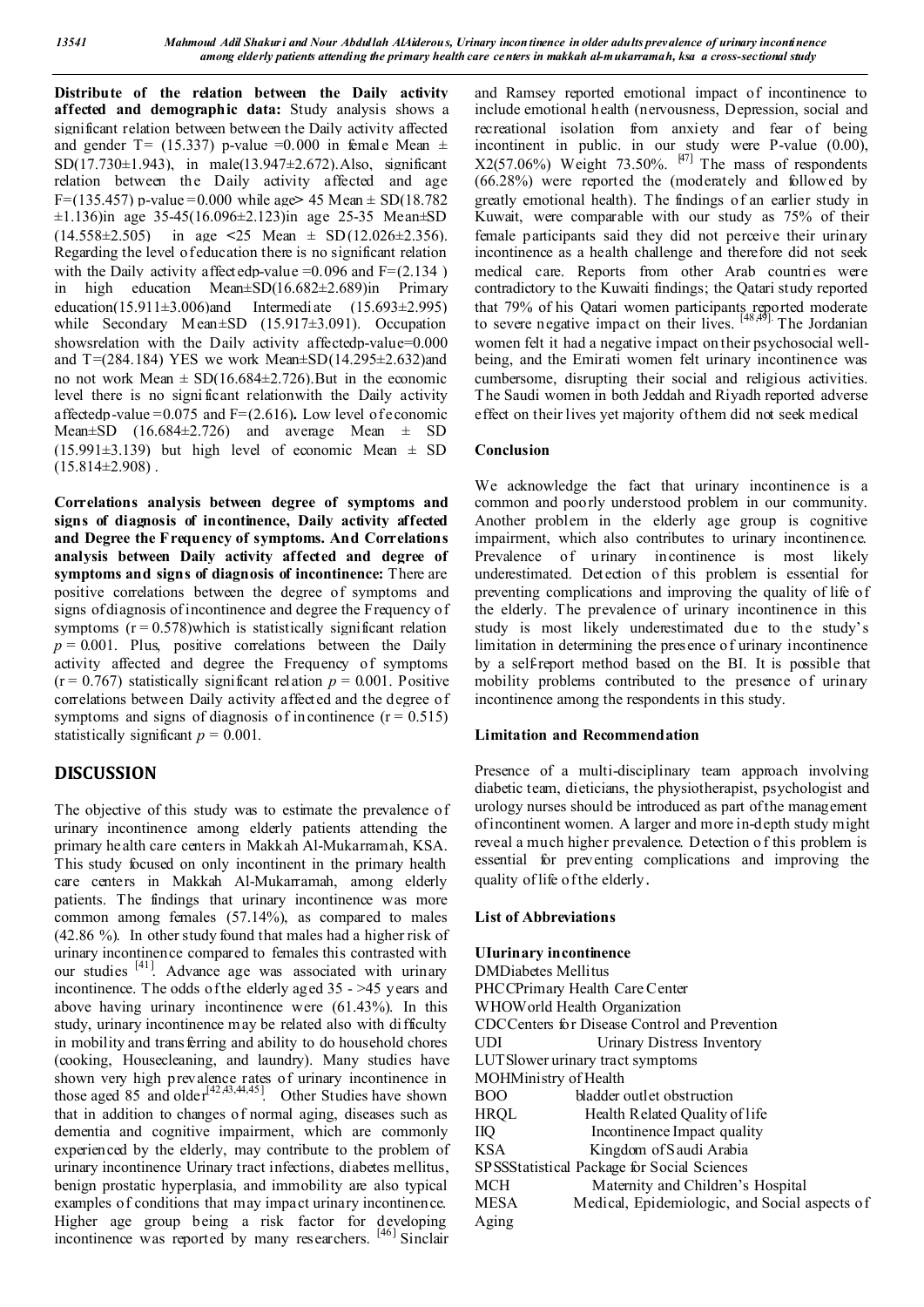## **REFERENCES**

- 1. Haylen, B. T., Maher, C. F., Barber, M. D., Camargo, S., Dandolu, V., Digesu, A., ... & Schaer, G. N. (2016). An International Urogynecological Association (IUGA)/International Continence Society (ICS) joint report on the terminology for female pelvic organ prolapse (POP). *International urogynecology journal*, *27*(2), 165-194.
- 2. Faltin, D. L. (2009). Epidemiology and definition of female urinary incontinence. J Gynecol Obstet Biol Repod., 38(8 Suppl), S146-52.
- 3. Haylen BT, de Ridder D, Freeman RM, Swift SE, Berghmans B, Lee J, et al.(2010).An International Uro-<br>gynecological Association (IUGA) International gynecological Continence Society (ICS) joint report on the terminology for female pelvic floor dysfunction. Inturogynecol j,  $21(1):5-26.$
- 4. Liu CU, Andrews GR. Prevalence and incidence of urinary incontinence in the elderly: a longitudinal study in South Australia. Chin Med J. 2002;115(1):119–122 .
- 5. Felde G, et al. Anxiety and depression associated with urinary incontinence. A 10-year follow-up study from the Norwegian HUNT study (EPINCONT). Neurourol Urodyn 2017;36(2):322–8.
- 6. Schluter PJ, et al. Falls and hip fractures associated with urinary incontinence among older men and women with complex needs: a national population study. Neurourol Urodyn 2018;37(4):1336–43.
- 7. Senra, C., & Pereira, Mg. (2015). Quality of life in women with urinary ncontenance. Rev Assoc Med Bras, 61(2), 178-83.
- 8. Babic, U., Santric-Milicevic, M., Terzic, Z., Argirovic, A., Kojic, D., Stjepanovic, M., et al. (2015). Impact of Voiding and Incontinence Symptoms on Health-Related Life Quality in Serbian Male Population. Urol J, 12(3), 2196- 203.
- 9. Wagg, A., Kung Chen, L., Johnson II, T., Kirschner-Hermanns, R., Kuchel, G., Markland, A., ... & Wyman, J. (2017). Incontinence in frail older persons. *Incontinence: 6th International Consultation on Incontinence, Tokyo, September 2016*, 1309-1442.
- 10. Khandelwal, C., & Kistler, C. (2013). Diagnosis of urinary incontinence. *American Family Physician*, *87*(8), 543-550.
- 11. Deandrea, S., Lucenteforte, E., Bravi, F., Foschi, R., La Vecchia, C., & Negri, E. (2010). Risk factors for falls in community-dwelling older people:" a systematic review and meta-analysis". *Epidemiology*, 658-668.
- 12.Luo, X., Chuang, C. C., Yang, E., Zou, K. H., Araiza, A. L., & Bhagnani, T. (2015). Prevalence, management and outcomes of medically complex vulnerable elderly patients with urinary incontinence in the United States. *International journal of clinical practice*, *69*(12), 1517-1524..
- 13. Markland, A. D., Richter, H. E., Fwu, C. W., Eggers, P., & Kusek, J. W. (2011). Prevalence and trends of urinary incontinence in adults in the United States, 2001 to 2008. *The Journal of urology*, *186*(2), 589-593.
- 14.Berardelli, M., De Rango, F., Morelli, M., Corsonello, A., Mazzei, B., Mari, V., ... & Passarino, G. (2013). Urinary incontinence in the elderly and in the oldest old: correlation with frailty and mortality. *Rejuvenation research*, *16*(3), 206-211.
- 15.Rizk DEE, Shaheen H, Thomas L, Dunn E, Hassan MY (1999). The prevalence and determinants of health careseeking behavior for urinary incontinence in United Arab Emirates women. IntUrogynecol J, 10(3):160-5.
- 16.Langa, K. M., Fultz, N. H., Saint, S., Kabeto, M. U., & Herzog, A. R. (2002). Informal caregiving time and costs for urinary incontinence in older individuals in the United States. *Journal of the American Geriatrics Society*, *50*(4), 733-737.
- 17. Al-Badr A, Brasha H, Al-Raddadi R, Noorwali F, Ross S. (2012). Prevalence of urinary incontinence among Saudi women. IJGO, 117(2):160-3.
- 18.Brasha, H., Al-Raddadi, R., Noorwali, F., & Ross, S. (2012). Prevalence of urinary incontinence among Saudi women. *International Journal of Gynecology & Obstetrics*, *117*(2), 160-163.
- 19.Barber, M. D., Mullen, K. J., Dowsett, S. A., & Viktrup, L. (2005). The impact of stress urinary incontinence on sexual activity in women. Cleveland ClinicJ Med,72(3),225-232.
- 20.Riss, P., & Kargl, J. (2011). Quality of life and urinary incontinence in women.Maturitas,-68,137-142.
- 21.Bliss D, et al. Health literacy needs related to incontinence and skin damage among family and friend caregivers of individuals with dementia. *J Wound Ostomy Continence Nurs* 2013;40(5):515–23.
- 22.Robertson, A. S., Griffiths, C. J., Ramsden, P. D., & Neal, D. E. (1994). Bladder function in healthy volunteers: ambulatory monitoring and conventional urodynamic studies. *British journal of urology*, *73*(3), 242-249.
- 23.Wong, S. S. W. (2017). *Choice of urinary diversion after radical cystectomy: A UK perspective* (Doctoral dissertation, Newcastle University).
- 24. Sultan, A. H., Monga, A., Lee, J., Emmanuel, A., Norton, C., Santoro, G., ... & Haylen, B. T. (2017). An International Urogynecological Association (IUGA)/International Continence Society (ICS) joint report on the terminology for female anorectal dysfunction. *International urogynecology journal*, *28*(1), 5-31.
- 25. Gibson, W., & Wagg, A. (2015). Urinary incontinence in the frail elderly. *Canadian Geriatrics Society CME Journal*, *5*(2), 56-70.
- 26. Ghafouri A, Alnaimi AR, Alhothi HM, Alroubi I, Alrayashi M, Molhim NA, Shokeir AA. Urinary incontinence in Qatar: A study of the prevalence, risk factors and impact on quality of life. Arab J Urol. 2014 Dec;12(4):269-74. doi: 10.1016/j.aju.2014.08.002. Epub 2014 Sep 10.
- 27.Brasha, H. (2008). Urinary incontinence among women: Prevalence, risk factors and barriers to health seeking in primary health care centers in Jeddah [dissertation]. Joint Program of Family & Community Medicine, Jeddah.
- 28.Buckley BS, Lapitan MCM (2010). Prevalence of urinary incontinence in men, women, and children-current evidence: Findings of the fourth international consultation on incontinence. Urology, 76(2):265-70.
- 29.Coyne KS, Kvasz M, Ireland AM,Milsom I, Kopp ZS, Chapple CR (2012). Urinary incontinence and its relationship to mental health and health-related quality of life in men and women in Sweden, the United Kingdom, and the United States. EurUrol, 61(1):88-95.
- 30.Thomas TM, Plymat KR, Blannin J, Meade TW (1980). Prevalence of urinary incontinence. Br Med J, 281(6250):1243-5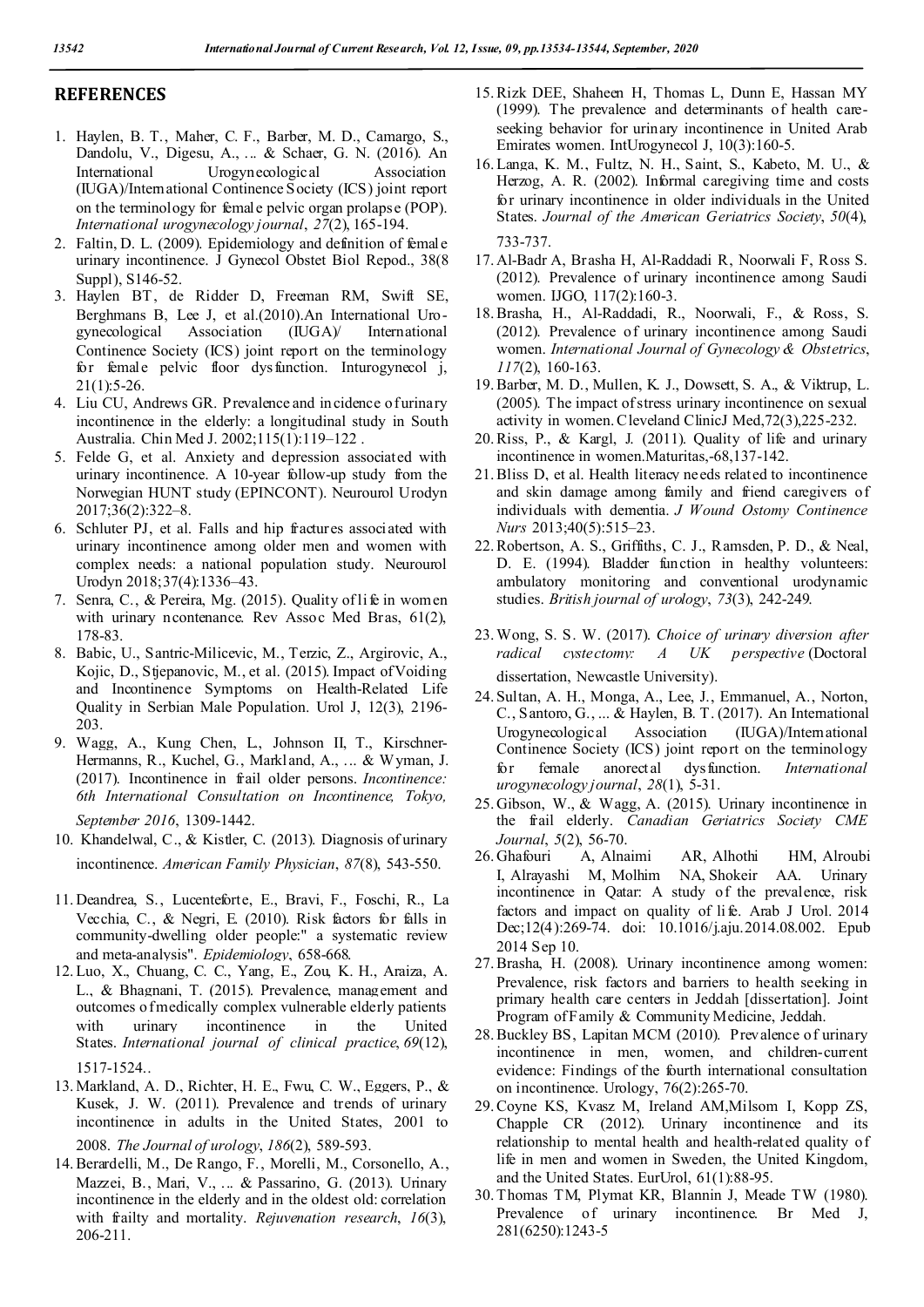- 31. Markland AD, Richter HE, Fwu CW, Eggers P, Kusek JW (2011). Prevalence and trends of urinary incontinence in adults in the United States, 2001 to 2008. J Urol, 86(2):58993.
- 32. Ahmed El-Azab, Eman Mostafa Mohamed, Hanaa I Sabra , The prevalence and risk factors of urinary incontinence and its influence on the quality of life among Egyptian women. , 2007 in Neurourology and urodynamics.
- 33. Saleh N, Bener A, Khenyab N, Al-Mansori Z, Al Muraikhi A (2005). Prevalence, awareness and determinants of health care-seeking behaviour for urinary incontinence in Qatari women: A neglected p roblem? Maturitas, 50(1):58- 65.
- 34. Shakhatreh FMN (2005). Epidemiology of urinary incontinence in Jordanian wom en. Saudi Med J, 26(5):830- 5.
- 35. Nowall A Al-Sayegh, Al-Batool Leri , Amna Al-Qallaf, Hanan Al-Fadhli & Shouq Al-Sharrah , Urinary Incontinence in Kuwait: Prevalence and Risk Factors of Men and Women , International Journal of H ealth Sciences December 2014, Vol. 2, No. 4, pp. 47-57 ISSN: 2372-5060 (Print), 2372-5079
- 36. Altaweel W, Alharbi M. (2012). Urinary incontinence: Prevalence, risk factors, and impact on health related quality of li fe in Saudi women. Neurourol and Urodynam, 2; 31(5):642645
- 37. Minassian VA, Drutz HP, Al-Badr A (2003). Urinary incontinence as a worldwide problem. IJGO, 82(3):327-38. Norton PA (1990). Prevalence and social impact of urinary incontinence in women. ClinObstetGynecol, 33(2):295-7.
- 38. Ahmed Al-Badr, , Hadya Brasha, , Rajaa Al-Raddadi, Fatma Noorwali, and Susan Ross : Prevalence of urinary incontinence among Saudi women, International Journal o f Gynecology. & Obstetrics , Volume 117, Issue 2 , May, 2012 . Pages 160–163
- 39. Marwan A. Bakarman1 & Sadiah S. Al-Ghamdi, The Effect of Urinary Incontinence on Quality of Life o f Women at Childbearing Age in Jeddah, Saudi Arabia , Global Journal of Health Science; Vol. 8, No. 2; 2016 ISSN 1916-9736 E-ISSN 1916-9744.
- 40.CDSI. Central Department Of Statistics & Information. 2015; Available from: http://www.cdsi.gov.sa/english/
- 41. Golbidi, S. and Laher, I. (2010) Bladder Dysfunction in Diabetes Mellitus. Frontiers in Pharmacology
- 42. Herzog AR, Fultz NH. Prevalence and incidence of urinary incontinence in community-dwelling populations. J Am Geriatr Soc. 1990;38(3):273–281.
- 43.Campbell AJ, Reinken J, McCosh L. Incontinence in the elderly; prevalence and prognosis. Age Ageing. 1985;14(2):65–70.
- 44. Homma Y, Imajo C, Takahashi S, Kawabe K, Aso Y. Urinary symptoms and urodynamics in a normal elderly population. Scand J Urol Nephrol Suppl. 1994;157:27–30
- 45. Andrews GR, Cheok F. The Australian longitudinal study of aging: key findings of a multidimensional pilot survey study [Internet] Adelaide: Centre for aging studies; [cited 2010 May 17]; 1990:1–25.
- 46.Bani-Issa, W., Fakhry, R. and AlMomani, F. (2013) Urinary Incontinence in EmiratiWomen with Diabetes Mellitus Type 2: Prevalence, Risk Factors and Impact on Life. Journal of Clinical Nursing, 22, 3084-3094 .
- 47. Sinclair, A.J. and Ramsay, I.N. (2011) The Psychosocial Impact of Urinary Inconti-nence in Women. The Obstetrician & Gynaecologist, 13, 143-148.
- 48. Al-Sayegh, N.A., Al-Batool, L., Al-Qallaf, A., Al-Fadhli, H. and Al-Sharrah, S. (2014) Urinary Incontinence in Kuwait: Prevalence and Risk Factors of M en and Women. International Journal of Health Sciences .
- 49.Lobchuk MM, Rosenberg F. A qualitative analysis of individual and family caregiver responses to the impact o f urinary incontinence on quality of life. *J Wound Ostomy Continence Nurs* 2014;41(6):589–96.
- 50.Branch LG, Walker LA, Wetle TT, DuBeau CE, Resnick NM. Urinary incontinence knowledge among communitydwelling people 65 years of age and older. J Am Geriatr Soc. 1994;42(12):1257–1262.

# Appendix 1

## **The questionnaire Urinary Incontinence Q uestionnaire A questionnaire to measure the extent to which people are aware of the disease Urinary Incontinence Questionnaire**

Dear respondent:

The information in this questionnaire is for education and research purpose only, and responses will be treated with all confidentiality. Please answer sincerely by ticking where appropriate or giving information as the case may be .

Please, note that this does not take you more than 10 minutes.

Thanks for your cooperation.

Researcher: Dr........................ . Family Medicine Resident